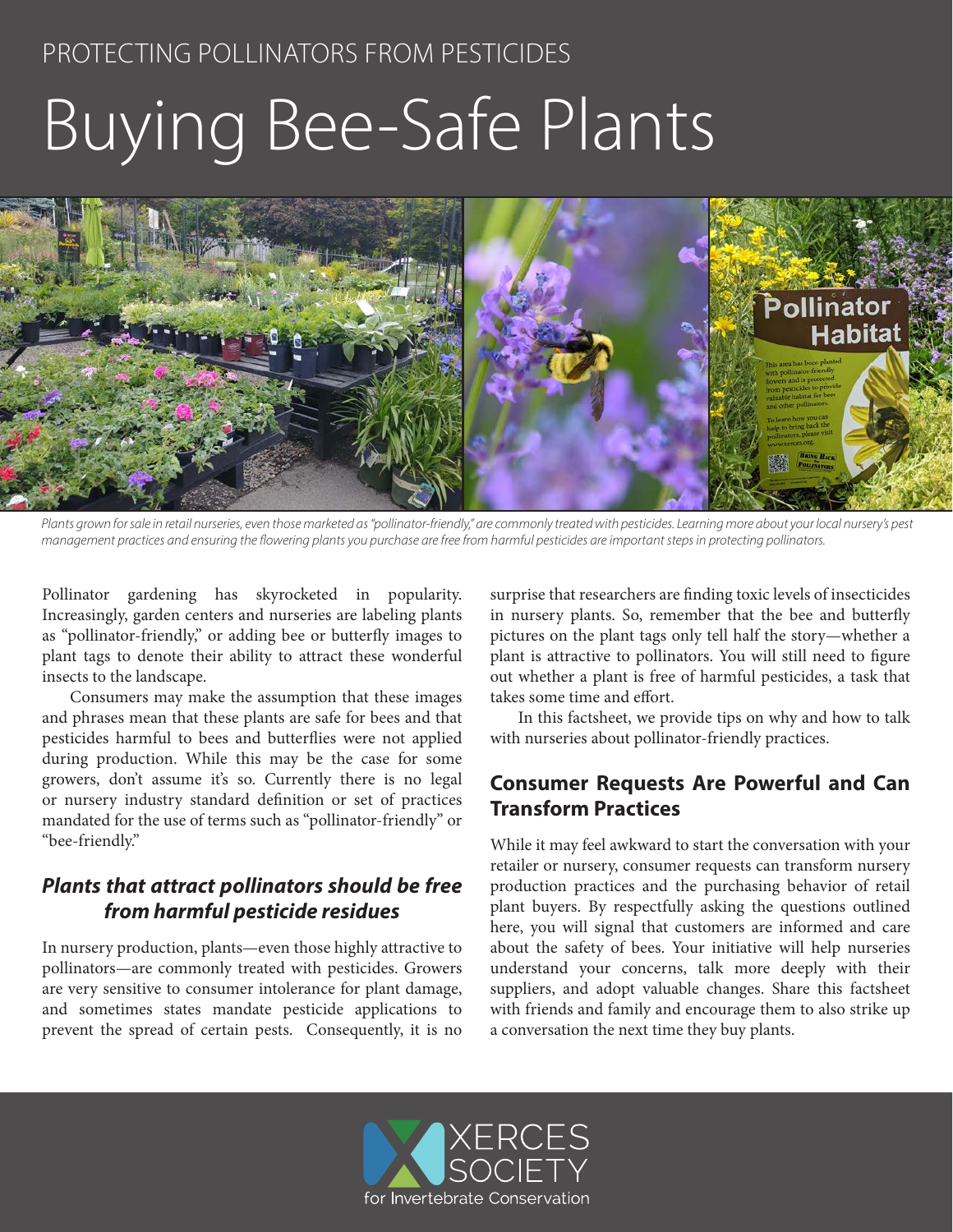## **Ask for Organic Plants and Seeds**

Let your local garden center or retail nursery know you want plants free of pesticides that may harm pollinators. One way is to ask for USDA Certified Organic plants and seeds, especially when purchasing plants known to be highly attractive to pollinators. Organic program guidelines prohibit the use of most synthetic pesticides, and provide recognizable labels. Organic ornamental plants are not often available, but worth requesting. You may be more likely to find organic plants at small local nurseries, native plant nurseries, or at a farmers market. Look for the USDA Certified Organic label, to ensure the plants have been grown according to federal organic rules.

#### **Avoid Plants Grown with Neonicotinoids and Other Similar Insecticides**

Neonicotinoid insecticides ("neonics") are toxic to bees. Fortunately, many retailers and wholesalers recognize the risk and have eliminated use of neonics. Before you shop, check the website for the store you plan to visit to see if they offer neonic-free plants. When shopping at a store, ask the sales agent to direct you toward their neonic-free plants. If they have none, you have the opportunity to urge them to procure plants friendlier to bees. In the meantime, consider shopping elsewhere. Many neonic-free nurseries (including small local native nurseries) can be found online.

Some nurseries that have transitioned away from neonicotinoids simply shifted to other systemic insecticides. Unfortunately, some of these insecticides are nearly as harmful as neonicotinoids (see Table 1).

While buying plants that are neonicotinoid-free provides some security, be aware that this does not guarantee your plants will be free of other pesticides that are risky for bees. (Photo: Xerces Society / Sharon Selvaggio.)



### **Table 1: Systemic Insecticides to Avoid**

Systemic insecticides permeate plants and may contaminate nectar and pollen sought by foraging bees long after purchase. Table 1 includes some of the most bee-toxic and persistent of the systemic insecticides currently used in ornamental flowering plant production. Due to their risks, we urge consumers to avoid plants grown with these insecticides, especially when procuring flowering trees and shrubs. Systemic insecticides can reach high concentrations and persist longer in woody plants.

| <b>INSECTICIDE CLASS</b> | <b>ACTIVE INGREDIENT*</b> |
|--------------------------|---------------------------|
| <b>Neonicotinoids</b>    | Clothianidin              |
|                          | Dinotefuran               |
|                          | Imidacloprid              |
|                          | Thiamethoxam              |
| <b>Butenolides</b>       | Flupyradifurone           |
| <b>Diamides</b>          | Cyantraniliprole          |

#### **NOTES:**

\* Every pesticide product lists its active ingredient(s) on the label. People often use brand or "trade names" instead. Numerous trade names may exist for any particular active ingredient. A useful cross-reference is available at *A Pesticide Decision-Making Guide to Protect Pollinators in Landscape, Ornamental and Turf Management* (van Dyke et al. 2019).

With hundreds of pesticides available on the market, Table 1 does not include all pesticides that could harm pollinators. Rather, it prioritizes long-lived, highly toxic, systemic insecticides used in nursery production. We encourage you to probe more deeply into whether your plants have been grown with pollinator-friendly pest management practices, as outlined on the next page.

#### **Grow Your Own Plants**

Another way to ensure your plants are grown without pesticides is by propagating your own plants from seed. Plus, it can be fun to trade plants and seeds with friends and neighbors. There are many native and nonnative flowers and herbs that provide valuable nectar or pollen resources for pollinators and are easy to propagate from seeds, such as cosmos, sunflowers, basil, bee balm, and goldenrod.

#### **Do You Already Have a Plant, but Don't Know How it was Grown?**

For the first year, take steps to protect pollinators from pesticide residues. If not yet planted, discard the soil around the roots. By removing soil, you are also removing chemicals in the soil that could be absorbed into the plant. For perennials, consider removing blooms or covering the plants with netting to prevent both adult and larval feeding.

*Buying Bee-Safe Plants*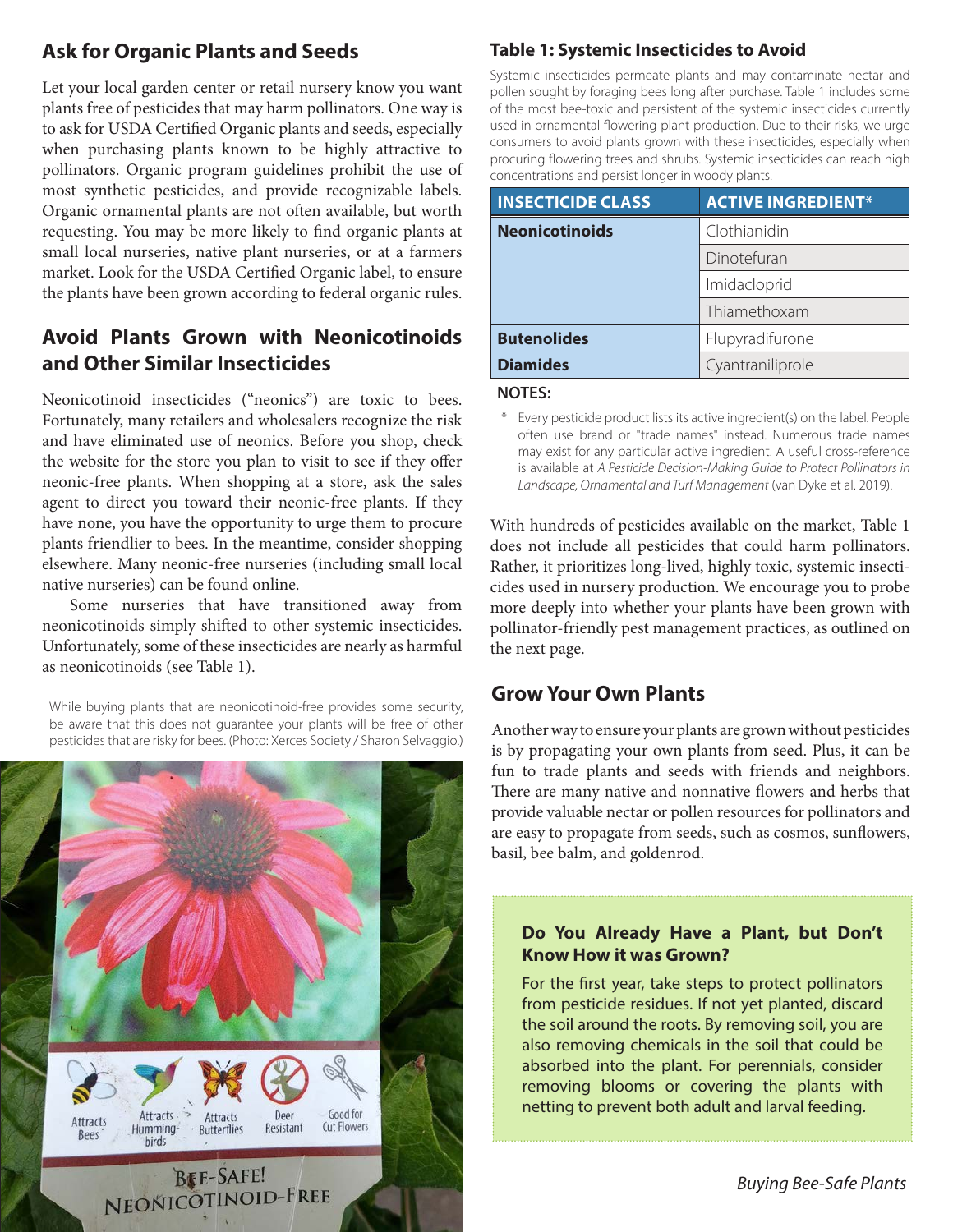#### **Shop at Nurseries that Practice Pollinator-Friendly Pest Management**

Look for nurseries that actively prevent pest problems, which usually results in less reliance on pesticides.

If you shop at a retail nursery, be aware that they often do not raise their own plants, instead sourcing from wholesale nurseries. Ask to speak with the plant buyer.

Start by letting them know that you would like to select plants grown using pollinator-friendly practices.

Be clear that you would like to learn more about the pest management practices used by their plant suppliers. Here are key questions to ask.

- 1. Which suppliers take steps to limit pesticide harm to pollinators? For example, do they halt insecticide applications at least four weeks prior to shipping to retail outlets?
- 2. Which suppliers practice effective non-chemical prevention methods to proactively reduce pest buildup?
- 3. Which suppliers monitor regularly for pests to catch outbreaks early? Ask if they have someone on staff dedicated to deliberately inspecting for pests during growing seasons.

Be prepared for answers slim on details. Sales staff may have limited knowledge. Even plant buyers may have limited information about the practices of their source nurseries. If the store doesn't verify suppliers' practices, urge them to take the time to find out more about how the plants they sell are grown.

Persevere, remembering that your inquiry is an opportunity for mutual learning. Starting this dialogue will plant a seed for more growers to produce plants that are both attractive to pollinators and free from harmful pesticide residues.

Talking to staff before buying plants is a great way to encourage nurseries to use pollinator-friendly practices. (Photo: Steve Debenport, iStock.)





Monitoring and non-chemical prevention are at the core of sustainable plant production, allowing nurseries to proactively avoid pest buildup while simultaneously reducing their reliance on pesticides. A final step is limiting harm from pesticides. (Figure: Xerces Society / Sharon Selvaggio).

## **Pollinator-Friendly Pest Management for Nurseries**

Consumers can use these concepts in conversations with their nursery or garden center manager to explore and encourage use of pollinator-friendly pest management.

#### **Prevention**

Adhering to time-tested non-chemical prevention methods is an essential first line of defense, helping to increase plant vigor and stop pests before an outbreak occurs. The following are a few common preventative practices; more may be used.

Does the nursery:

- $\odot$  Maintain soil health?
- $\triangle$  Remove diseased or infested plants?
- $\odot$  Sanitize pots and tools?
- $\odot$  Isolate new incoming stock for 2–3 weeks?
- $\odot$  Select pest- and disease-resistant cultivars? (Not appropriate for native plants)
- $\odot$  Exclude pests (weeds, insects) with appropriate methods?
- $\odot$  Ensure plants get the appropriate amount of water, light, nutrients, and space?
- $\odot$  Use "trap plants" to concentrate pests away from the crop or "indicator plants" for early warning of pest buildup?
- $\Theta$  Encourage native beneficial insects to keep pest insects in check naturally (e.g., by placing habitat or insectary plants among ornamentals to enhance native beneficial populations)?
- $\odot$  Conduct other prevention practices? Ask for details.